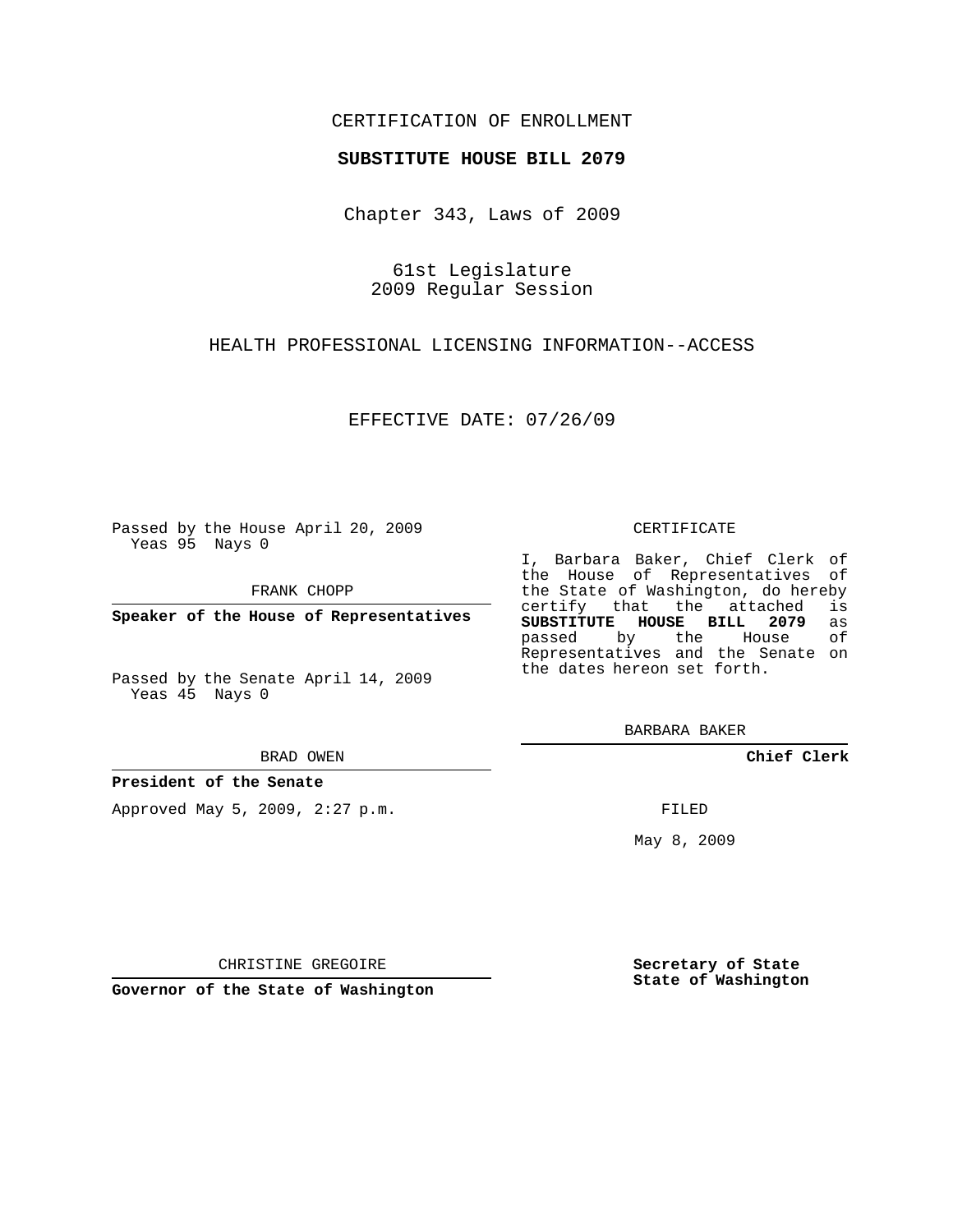# **SUBSTITUTE HOUSE BILL 2079** \_\_\_\_\_\_\_\_\_\_\_\_\_\_\_\_\_\_\_\_\_\_\_\_\_\_\_\_\_\_\_\_\_\_\_\_\_\_\_\_\_\_\_\_\_

\_\_\_\_\_\_\_\_\_\_\_\_\_\_\_\_\_\_\_\_\_\_\_\_\_\_\_\_\_\_\_\_\_\_\_\_\_\_\_\_\_\_\_\_\_

AS AMENDED BY THE SENATE

Passed Legislature - 2009 Regular Session

**State of Washington 61st Legislature 2009 Regular Session By** House Health Care & Wellness (originally sponsored by Representatives Cody, Ericksen, and Morrell)

READ FIRST TIME 02/20/09.

 AN ACT Relating to the office of financial management's access to health professional licensing information; and amending RCW 43.370.020 and 43.70.050.

BE IT ENACTED BY THE LEGISLATURE OF THE STATE OF WASHINGTON:

 **Sec. 1.** RCW 43.370.020 and 2007 c 259 s 51 are each amended to read as follows:

 (1) The office shall serve as a coordinating body for public and private efforts to improve quality in health care, promote cost- effectiveness in health care, and plan health facility and health service availability. In addition, the office shall facilitate access to health care data collected by public and private organizations as needed to conduct its planning responsibilities.

(2) The office shall:

 (a) Conduct strategic health planning activities related to the preparation of the strategy, as specified in this chapter;

 (b) Develop a computerized system for accessing, analyzing, and disseminating data relevant to strategic health planning responsibilities. The office may contract with an organization to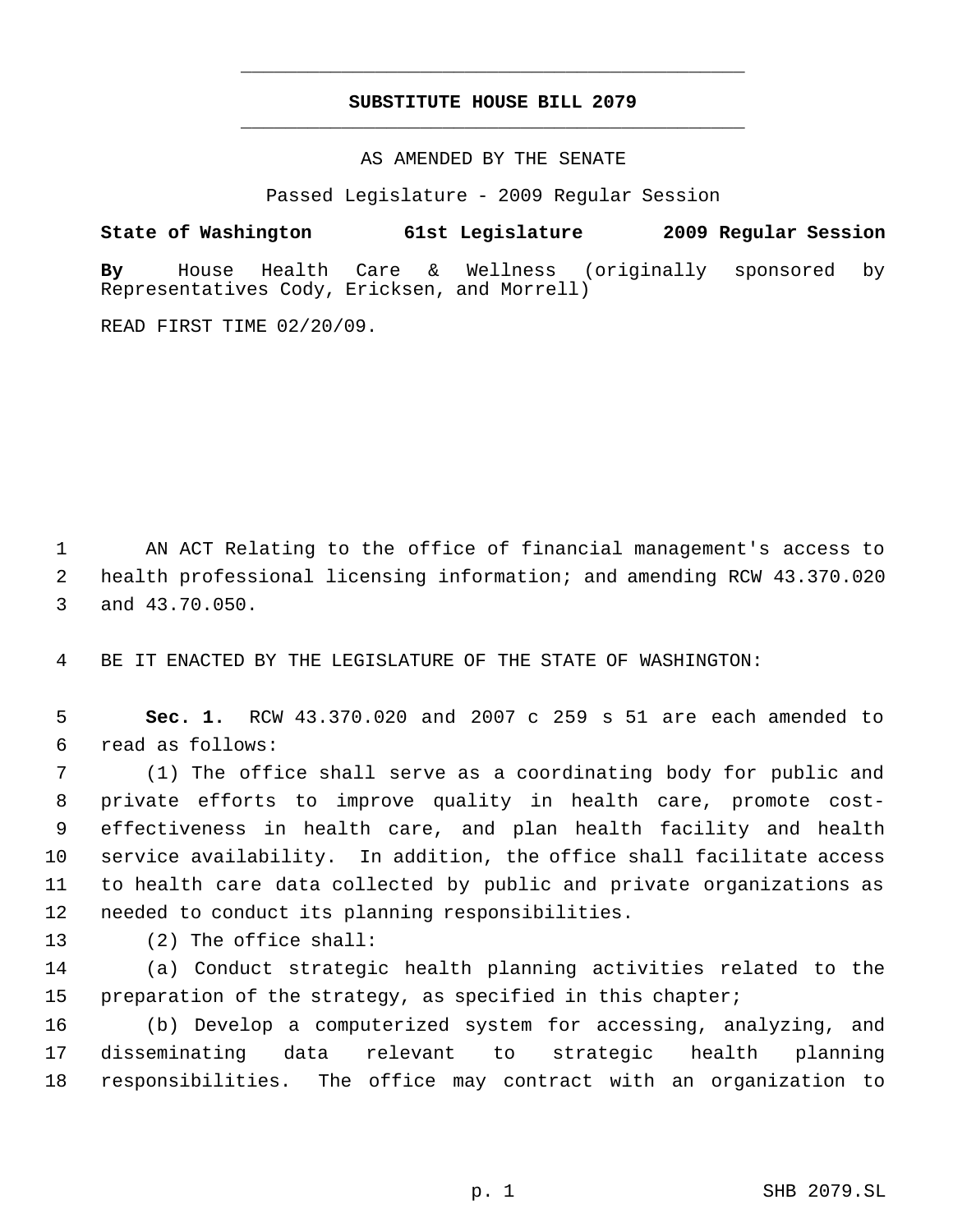1 create the computerized system capable of meeting the needs of the 2 office;

 3 (c) ((Maintain access to deidentified data collected and stored by 4 any-public-and-private-organizations-as-necessary-to-support-its 5 planning - responsibilities, - including - state - purchased - health - care 6 program data, hospital discharge data, and private efforts to collect 7 utilization and claims-related data. The office is authorized to enter 8 into any data sharing agreements and contractual arrangements necessary 9  $to$   $\rightarrow$   $\theta$  obtain  $-\text{data} - \text{or} - \text{to} - \text{distance} + \text{data}$ . Among  $-\text{the} - \text{sources} - \text{of}$ 10 deidentified - data - that - the - office - may - access - are - any - databases 11 established pursuant to the recommendations of the health information 12 infrastructure advisory board established by chapter 261, Laws of 2005. 13 The office may store limited data sets as necessary to support its 14 activities. Unless-specifically-authorized,-the-office-shall-not 15 collect data directly from the records of health care providers and 16 health care facilities, but shall make use of databases that have 17 already-collected-such-information)) Have access to the information 18 submitted as part of the health professional licensing application and 19 renewal process, excluding social security number and background check 20 information, whether the license is issued by the secretary of the 21 department of health or a board or commission. The office shall also 22 have access to information submitted to the department of health as 23 part of the medical or health facility licensing process. Access to 24 and use of all data shall be in accordance with state and federal 25 confidentiality laws and ethical guidelines, and the office shall 26 maintain the same degree of confidentiality as the department of 27 health. For professional licensing information provided to the office, 28 the department of health shall replace any social security number with 29 an alternative identifier capable of linking all licensing records of 30 an individual; and

31 (d) Conduct research and analysis or arrange for research and 32 analysis projects to be conducted by public or private organizations to 33 further the purposes of the strategy.

 (3) The office shall establish a technical advisory committee to assist in the development of the strategy. Members of the committee shall include health economists, health planners, representatives of government and nongovernment health care purchasers, representatives of state agencies that use or regulate entities with an interest in health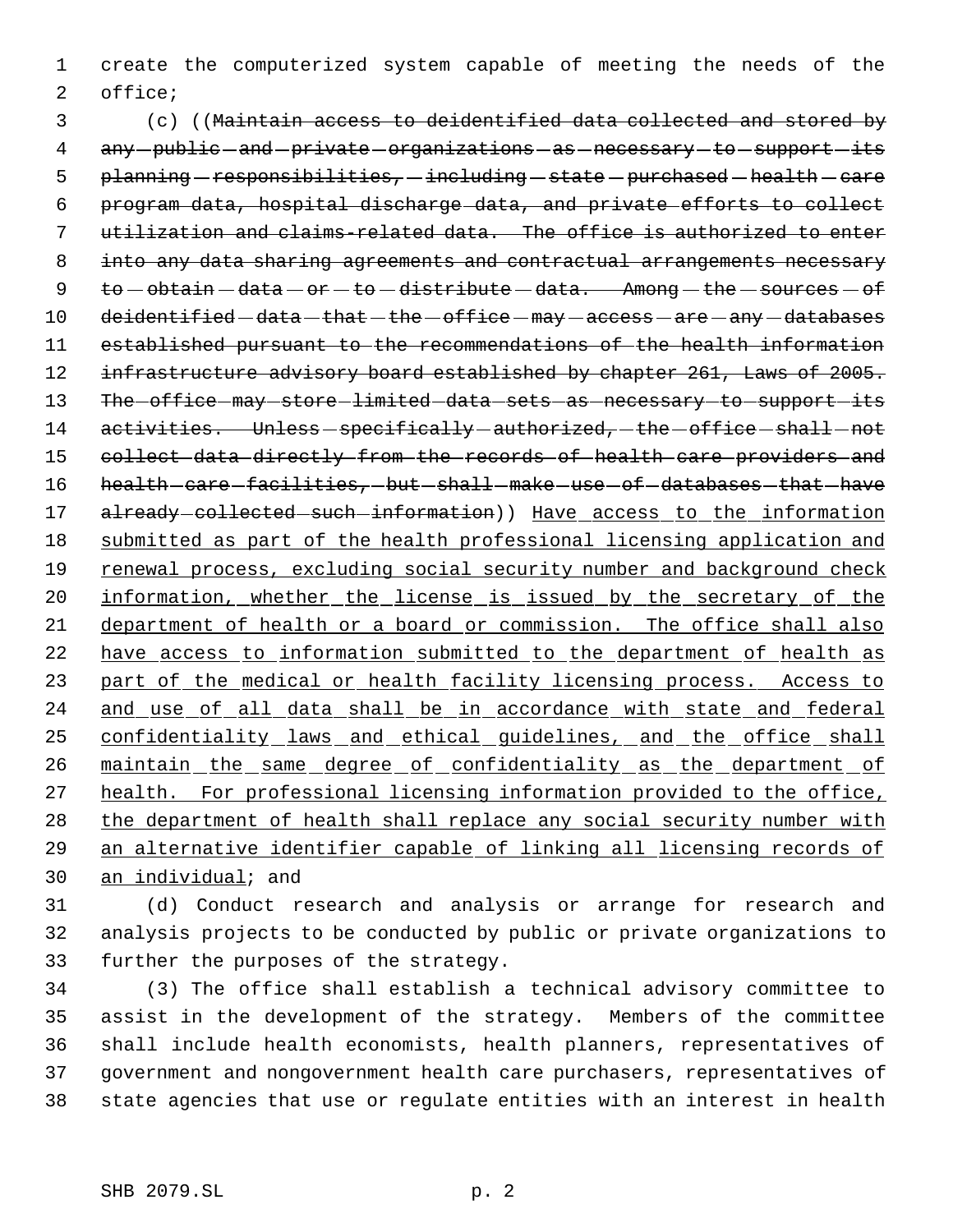planning, representatives of acute care facilities, representatives of long-term care facilities, representatives of community-based long-term care providers, representatives of health care providers, a representative of one or more federally recognized Indian tribes, and representatives of health care consumers. The committee shall include members with experience in the provision of health services to rural communities.

 **Sec. 2.** RCW 43.70.050 and 2005 c 274 s 301 are each amended to read as follows:

 (1) The legislature intends that the department and board promote and assess the quality, cost, and accessibility of health care throughout the state as their roles are specified in chapter 9, Laws of 1989 1st ex. sess. in accordance with the provisions of this chapter. In furtherance of this goal, the secretary shall create an ongoing program of data collection, storage, assessability, and review. The legislature does not intend that the department conduct or contract for the conduct of basic research activity. The secretary may request appropriations for studies according to this section from the legislature, the federal government, or private sources.

 (2) All state agencies which collect or have access to population- based, health-related data are directed to allow the secretary access to such data. This includes, but is not limited to, data on needed health services, facilities, and personnel; future health issues; emerging bioethical issues; health promotion; recommendations from state and national organizations and associations; and programmatic and statutory changes needed to address emerging health needs. Private entities, such as insurance companies, health maintenance organizations, and private purchasers are also encouraged to give the secretary access to such data in their possession. The secretary's access to and use of all data shall be in accordance with state and federal confidentiality laws and ethical guidelines. Such data in any form where the patient or provider of health care can be identified shall not be disclosed, subject to disclosure according to chapter 42.56 RCW, discoverable or admissible in judicial or administrative proceedings. Such data can be used in proceedings in which the use of the data is clearly relevant and necessary and both the department and the patient or provider are parties.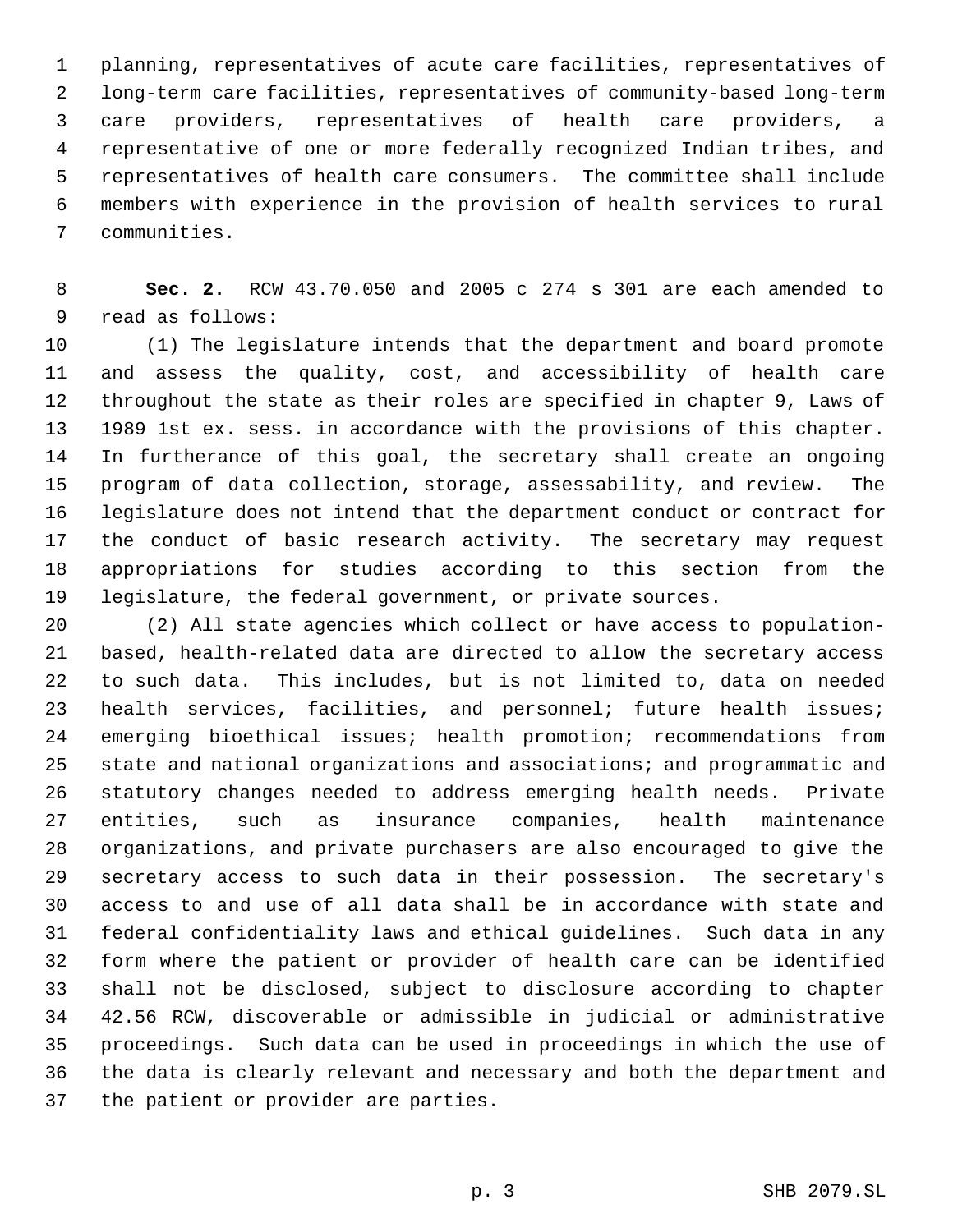(3) The department shall serve as the clearinghouse for information concerning innovations in the delivery of health care services, the enhancement of competition in the health care marketplace, and federal and state information affecting health care costs.

 (4) The secretary shall review any data collected, pursuant to this chapter, to:

 (a) Identify high-priority health issues that require study or evaluation. Such issues may include, but are not limited to:

 (i) Identification of variations of health practice which indicate 10 a lack of consensus of appropriateness;

 (ii) Evaluation of outcomes of health care interventions to assess 12 their benefit to the people of the state;

 (iii) Evaluation of specific population groups to identify needed 14 changes in health practices and services;

 (iv) Evaluation of the risks and benefits of various incentives aimed at individuals and providers for both preventing illnesses and improving health services;

 (v) Identification and evaluation of bioethical issues affecting 19 the people of the state; and

(vi) Other such objectives as may be appropriate;

 (b) Further identify a list of high-priority health study issues for consideration by the board, within their authority, for inclusion in the state health report required by RCW 43.20.050. The list shall specify the objectives of each study, a study timeline, the specific improvements in the health status of the citizens expected as a result 26 of the study, and the estimated cost of the study; and

 (c) Provide background for the state health report required by RCW 43.20.050.

 (5) Any data, research, or findings may also be made available to the general public, including health professions, health associations, the governor, professional boards and regulatory agencies and any person or group who has allowed the secretary access to data.

 (6) Information submitted as part of the health professional licensing application and renewal process, excluding social security number and background check information, shall be available to the office of financial management consistent with RCW 43.370.020, whether 37 the license is issued by the secretary of the department of health or 38 a board or commission. The department shall replace any social